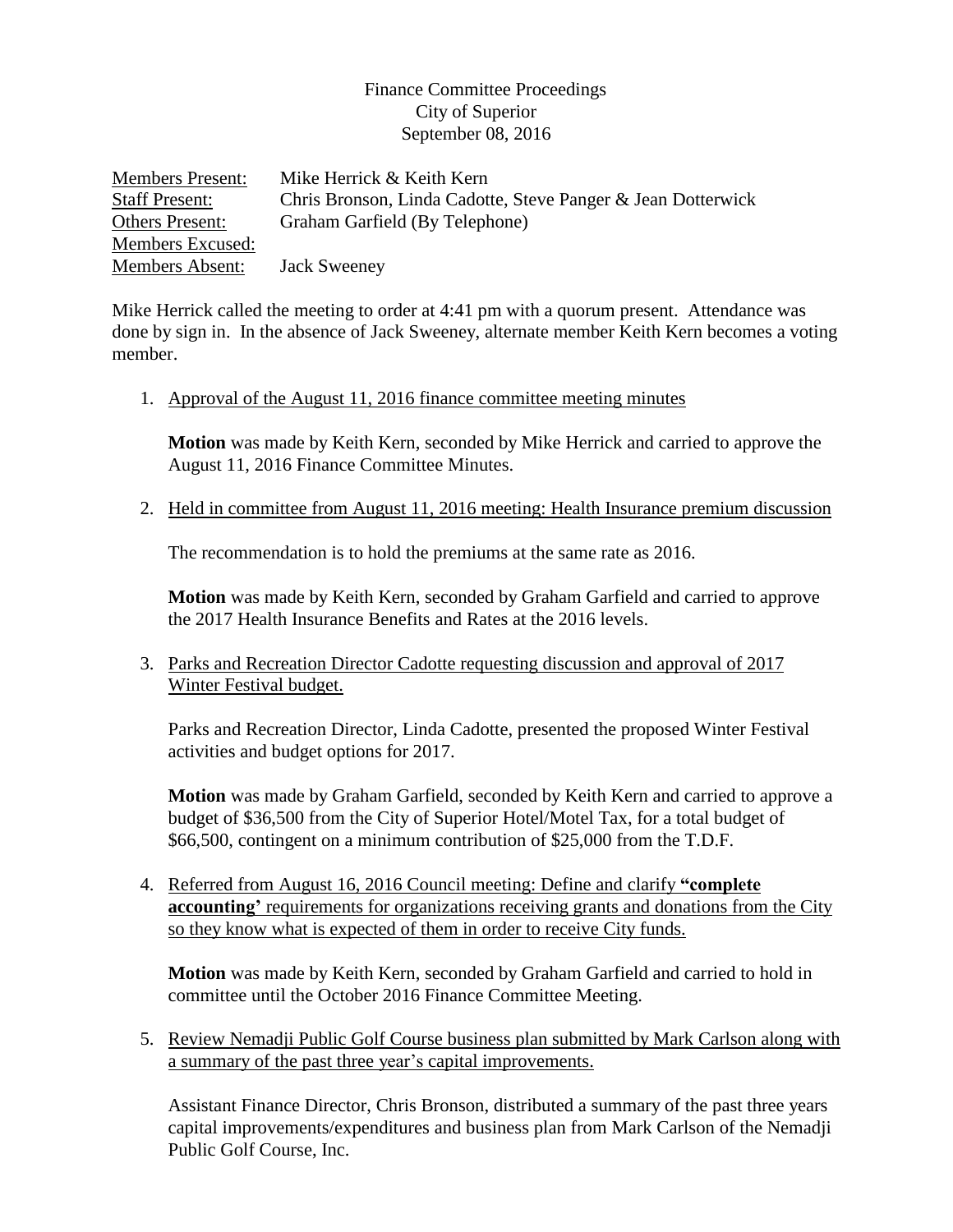**Motion** was made by Mike Herrick, seconded by Keith Kern and carried to receive and file the summary of the past three years capital improvements/expenditures and business plan for the Nemadji Public Golf Inc..

6. Held in committee from 08/11/16 meeting: Finance Director, Jean Vito requesting discussion of Government Finance Officers Association (GFOA) Best Practices for review and approval.

**Motion** was made by Keith Kern, seconded by Graham Garfield and carried to hold in committee until the October 2016 Finance Committee Meeting.

7. Check Register – Review/Approval of August, 2016 check register

**Motion** was made by Keith Kern, seconded by Graham Garfield and carried to receive and file the August, 2016 check register.

- 8. General Fund Financial Statements
	- a. 2016 Statement of Revenues and Expenditures
	- b. 2016 Balance Sheet

**Motion** was made by Keith Kern, seconded by Mike Herrick and carried to receive and file the 2016 General Fund Financial Statements.

## 9. General Financial Overview

a. Quarterly Update on Enterprise Funds: Landfill, Wastewater and Stormwater.

Assistant Finance Director, Chris Bronson presented a quarterly update. Everything is looking good, with a landfill tonnage increase from 2015, the wastewater volume down and the stormwater right on budget.

**Motion** was made by Keith Kern, seconded by Mike Herrick and carried to receive and file the Quarterly Update on Enterprise Funds.

b. Update on Tax Increment Districts.

**Motion** was made by Keith Kern, seconded by Graham Garfield and carried to hold in committee until the October 2016 Finance Committee Meeting.

c. Other financial matters.

Councilor Herrick had questions about the 2017 budget report and the increased health insurance benefit costs for the City Clerk's department.

**Motion** was made by Keith Kern and Mike Herrick to receive and file the other financial matters.